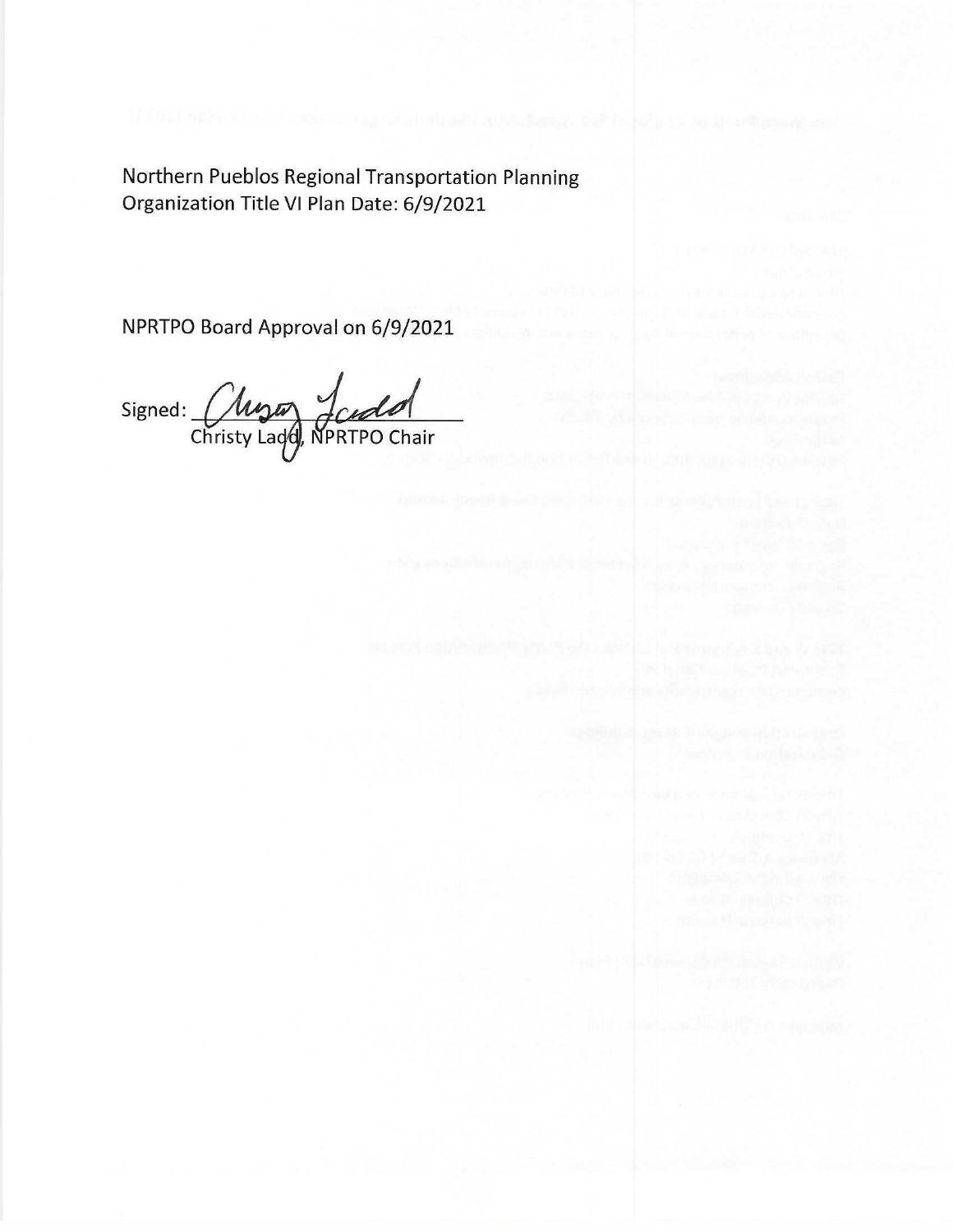# **Northern Pueblos Regional Transportation Planning Organization Title IV Plan (2021)**

**Contents** 

#### **STATEMENTS OF POLICY**

Introduction Title VI Nondiscrimination Statement of Policy Environmental Justice and Limited English Proficiency Policy Statement Definition of Federal financial assistance and recipients affected

#### **Title VI Assurances**

Specific Forms of Discrimination Prohibited Programs and Services Covered by Title VI Authorities FHWA Assurances for Title VI and Other Nondiscriminatory Statutes

#### **Title VI and Environment Justice - RTPO Planning Requirements**

Data Collection Regional Work Program Regional Transportation Improvement Program Recommendation Regional Transportation Plan Transit Planning

#### **Title VI and Environmental Justice - the Public Participation Process**

Public Participation Plan (PPP) Communication and Notification to the Public

#### **Organization and Staff Responsibilities**

Organization Overview

# **Title VI Coordinator and Complaint Process**

Title VI Coordinator Responsibilities Title VI Complaint Procedures Reporting a Title VI Complaint Filing a Title VI Complaint Title VI Complaint Form Title VI Related Training

#### **Limited English Proficiency (LEP) Plan**

Overview of LEP Plan

Appendix A - Title VI Complaint Form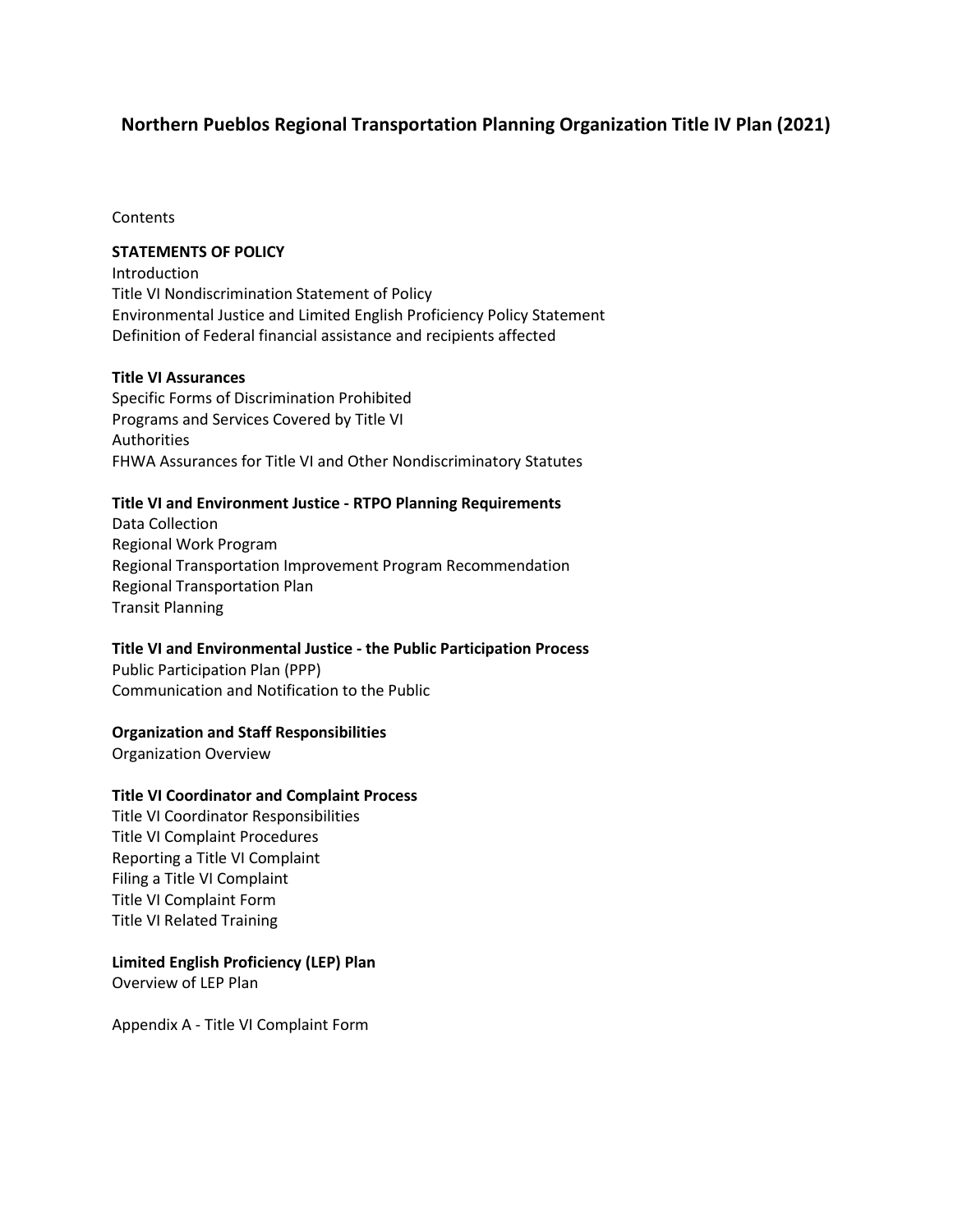# I. Statements of Policy

# **Introduction**

The *Northern Pueblos Regional Transportation Planning Organization* is the transportation planning agency for the: County of Los Alamos, County of Rio Arriba, County of Santa Fe, County of Taos, City of Espanola, Town of Red River, Town of Taos, Village of Chama, Village of Questa, Village of Taos Ski Valley, the Eight Northern Pueblos of Tesuque, Pojoaque, Nambe, San Ildefonso, Santa Clara, Ohkay Owingeh, Picuris, Taos, and the Jicarilla Apache Nation, North Central Regional Transit District, and recognized Land Grants as a political Subdivision. The North Central New Mexico Economic Development District (NCNMEDD) is the fiscal and administrative agent for the *Northern Pueblos Regional Transportation Planning Organization*.

### **Title VI Nondiscrimination Statement of Policy**

The Northern Pueblos Regional Transportation Planning Organization is committed to compliance with Title VI of the Civil Rights Act of 1964, 49 CFR, part 2, and all related regulations and directives. The Northern Pueblos Regional Transportation Planning Organization assures that no person shall on the grounds of race, color, national origin, gender, age, or disability be excluded from participation in, be denied the benefits of, or be subjected to discrimination under any program or activity under any Northern Pueblos Regional Transportation Planning Organization program, activity, or service.

### **Environmental Justice and Limited English Proficiency Policy Statement**

The *Northern Pueblos Regional Transportation Planning Organization* is also committed to assure every effort will be made to prevent the discrimination of low-income and minority populations, as a result of any impact of its programs or activities in accordance with Executive Order 12898, Federal Actions to Address Environmental Justice in Minority Populations and in Low-Income Populations.

In addition, the *Northern Pueblos Regional Transportation Planning Organization* also assures every effort will be made to provide meaningful access to persons that have Limited English Proficiency (LEP), in accordance with Executive Order 13166, Improving Access to Services for Persons with Limited English Proficiency.

#### **Definition of Federal financial assistance and recipients affected**

Federal financial assistance is defined as any Federal dollars that are assigned to the Northern Pueblos Regional Transportation Planning Organization to support any program and activity, by way of grant, loan or contract, other than a contract of insurance or guaranty. The *Northern Pueblos Regional Transportation Planning Organizatio*n typically receives planning funds from the Federal Highway Administration (FHWA) and the Federal Transit Administration (FTA) to carry out the transportation planning requirements as set forth by the federal law Fixing America's Surface Transportation Act, or "FAST Act".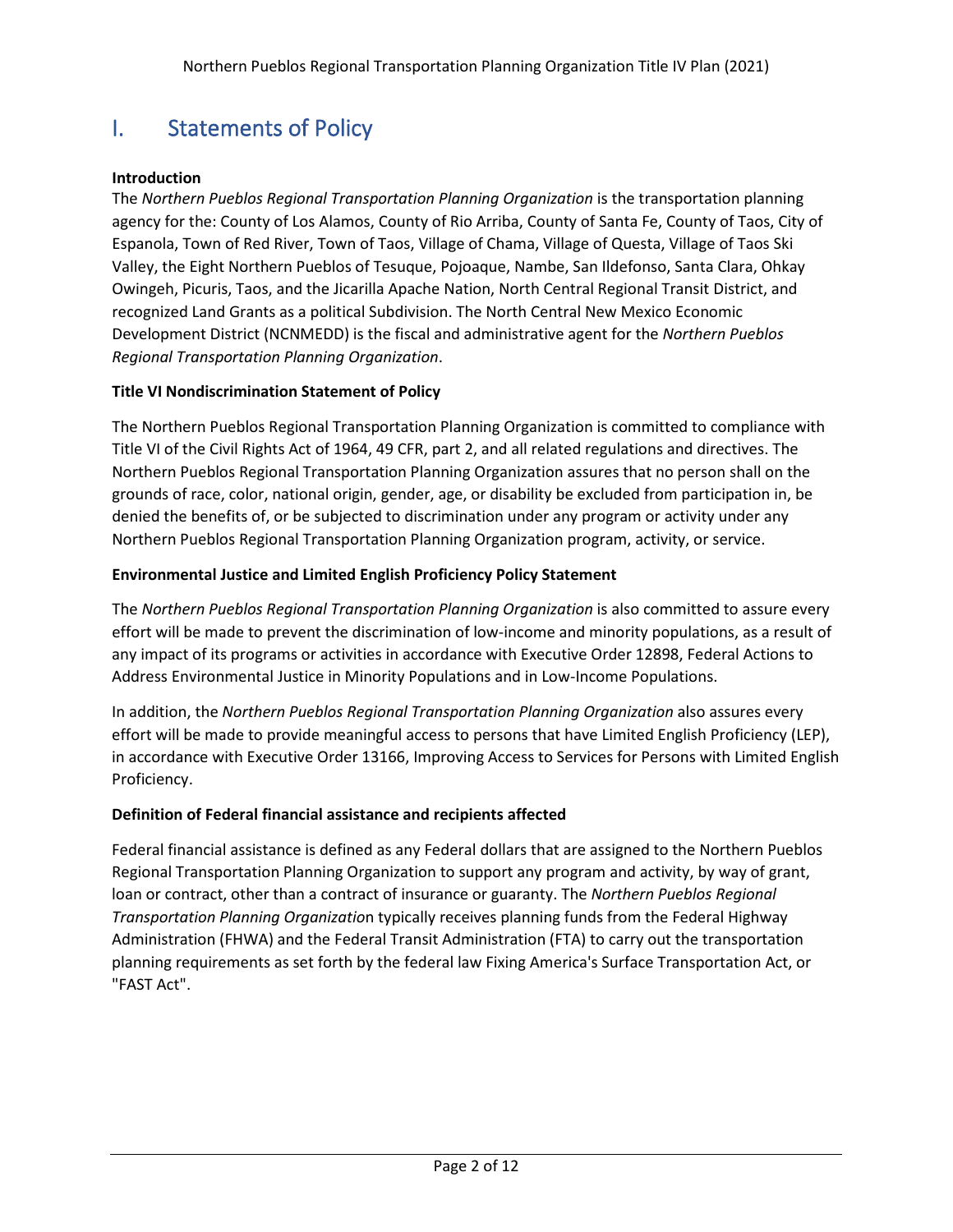# II. Title VI Assurances

### **Specific Forms of Discrimination Prohibited**

The *Northern Pueblos Regional Transportation Planning Organization* efforts to prevent discrimination must address, but are not limited to:

- The denial of services, financial aid, or other benefits provided under a program.
- Distinctions in the quality, quantity, or manner in which the benefit is provided.
- Segregation or separation in any part of the program.
- Restriction in the enjoyment of any advantages, privileges, or other benefits provided to others.
- Different standards or requirements for participation.
- Methods of administration which directly or indirectly or through contractual relationships would defeat or impair the accomplishment of effective nondiscrimination.
- Discrimination in any activities related to a highway, infrastructure or facility built or repaired in whole or in part with Federal funds.
- Discrimination in any employment resulting from a program, the primary purpose of which is to provide employment.

#### **Programs and Services Covered by Title VI**

The *Northern Pueblos Regional Transportation Planning Organization* Title VI Plan applies to all of its programs, activities and services, regardless of funding source. Some sections deal with specific requirements (e.g. FTA funded programs).

#### **Authorities**

- 1. Title VI of the Civil Rights Act of 1964 (42 U.S.C. § 2000d et seq., 78 stat. 252), (prohibits discrimination on the basis of race, color, national origin);
- 2. Federal-Aid Highway Act of 1973 (23 U.S.C. §324 et seq.), (prohibits discrimination on the basis of sex);
- 3. The Age Discrimination Act of 1975, as amended, (42 U.S.C. § 6101 et seq.), (prohibits discrimination on the basis of age);
- 4. Section 504 of the Rehabilitation Act of 1973, (29 U.S.C. § 794 et seq.) as amended, (prohibits discrimination on the basis of disability);
- 5. Americans with Disabilities Act of 1990, as amended, (42 U.S.C. § 12101 et seq.), (prohibits discrimination on the basis of disability)
- 6. The National Environmental Policy Act of 1969, 42 U.S.C. § 4321;
- 7. 49 C.F.R. Part 21 (entitled *Nondiscrimination In Federally-Assisted Programs Of The Department of Transportation-Effectuation of Title VI Of The Civil Rights Act of 1964*);
- 8. 49 C.F.R. Part 27 (*entitled Nondiscrimination On The Basis Of Disability In Programs Or Activities Receiving Federal Financial Assistance*);
- 9. 49 C.F.R. Part 28 (entitled *Enforcement Of Nondiscrimination On the Basis Of Handicap In Program Or Activities Conducted By The Department Of Transportation*);
- 10. 49 C.F .R. Part 37 ( entitled *Transportation Services For Individuals With Disabilities (ADA)*);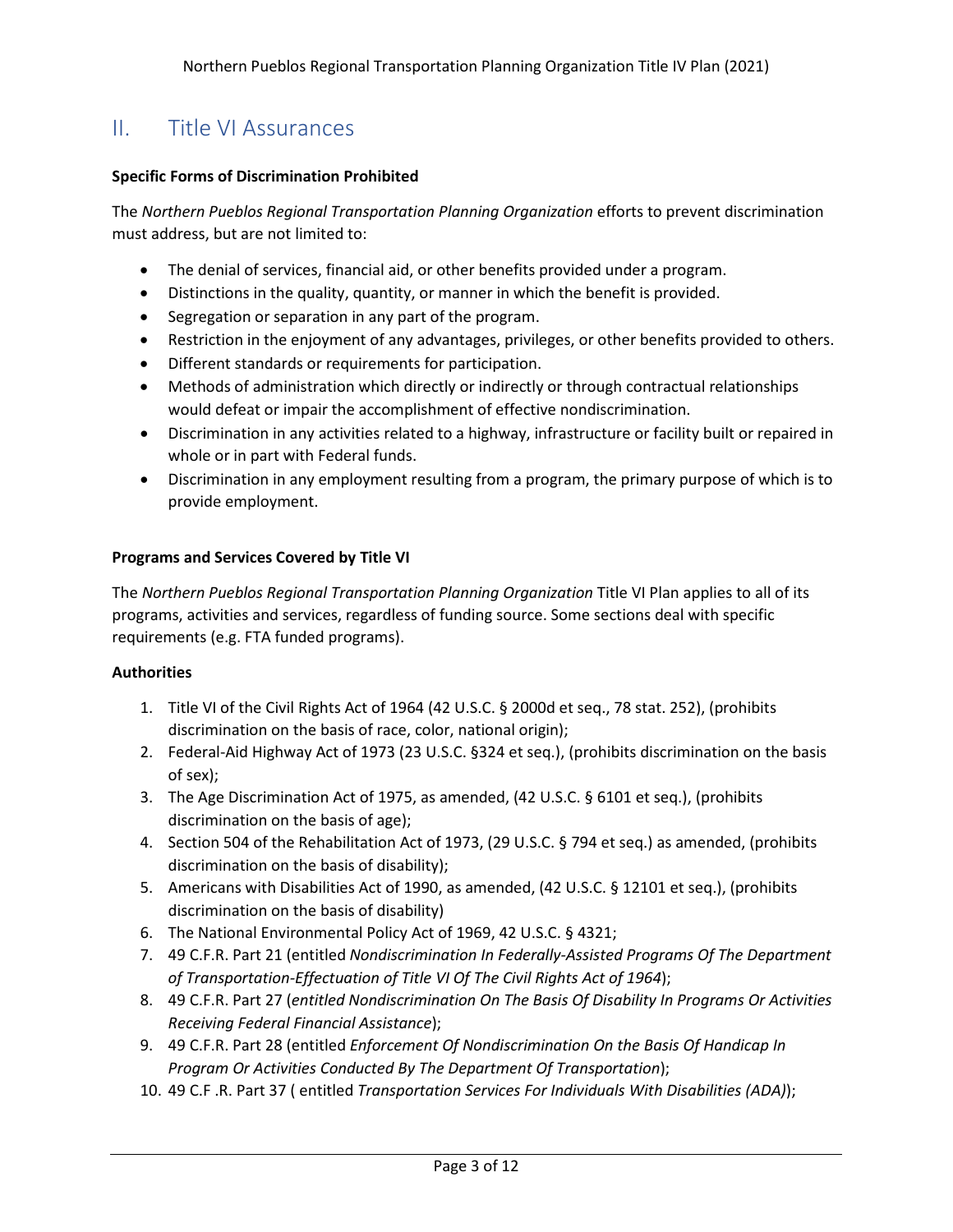- 11. 23 C.F.R. Part 200 (FHWA's Title VI/Nondiscrimination Regulation);
- 12. 28 C.F.R. Part 35 (entitled *Discrimination On The Basis Of Disability In State And Local Government Services*);
- 13. 28 C. F .R. Part 50.3 (DOJ Guidelines for Enforcement of Title VI of the Civil Rights Act of 1964).

# **FHWA Assurances for Title VI and Other Nondiscriminatory Statutes**

The *Northern Pueblos Regional Transportation Planning Organization* (hereafter referred to as the "Recipient") in keeping with our policy of nondiscrimination, hereby agrees that as a condition to receiving Federal financial assistance from the Department of Transportation, it will comply with Title VI of the Civil Rights Act of 1964, 78 Stat. 252, 42 U.S.C. 2000d - 42 U.S.C. 2000d-4 (hereinafter referred to as the Act) and all requirements imposed by or pursuant to: Title 49, Code of Federal Regulations, Department of Transportation, Subtitle A, Office of the Secretary, Part 21, nondiscrimination in Federally-assisted programs of the Department of Transportation, Effectuation of Title VI of the Civil Rights Act of 1964 (hereinafter referred to as the Regulations) and other pertinent directives, to that end in accordance with the Act, Regulations, and other pertinent directives, no person in the United States shall, on the grounds of race, color, sex, national origin, or age be excluded from participation in, be denied the benefits of, or be otherwise subjected to discrimination under any program or activity for which the Recipient receives Federal financial assistance from the Department of Transportation, including the Federal Transit Administration (FTA), and HEREBY GIVES ASSURANCE THAT it will promptly take any measures necessary to effectuate this agreement. This Assurance is required by Subsection 21.7 (a)(1) of the Regulations.

More specifically and without limiting the above general assurance, the Recipient hereby gives the following specific assurances with respect to operating assistance projects:

- That the Recipient agrees that each "program" or "facility", as defined in Subsections 21.23(b) and 21.23 (e) of the Regulations, will be (with regard to a "program") conducted, or will be (with regard to a "facility") operated in compliance with all requirements imposed by, or pursuant to, the Regulations; and
- That the Recipient shall insert the following notification in all solicitations for bids for work or material subject to the Regulations and made in connection with the Federal Aid Highway Program, and in adapted form in all proposals for negotiated agreements;
- The *Northern Pueblos Regional Transportation Planning Organization* in accordance with Title VI of the Civil Rights Act of 1964, 78 Stat. 252, 42 U.S. C. 2000d to 2000d-4 and 49, of the Code of Federal Regulations, Department of Transportation, Subtitle A, Office of the Secretary, Part 21, Nondiscrimination in Federally-Assisted Programs of the Department of Transportation issued pursuant to such Act, hereby notifies all bidders that it will affirmatively insure that in regard to any contract entered into pursuant to this advertisement, disadvantaged business enterprises will be afforded full opportunity to submit bids in response to this invitation and will not be discriminated against on the grounds of race, color, sex, national origin, income status or age in consideration for an award;
- The Recipient shall provide for such methods of administration for the program as are found by the Secretary of Transportation or the officials to whom he delegates specific authority to give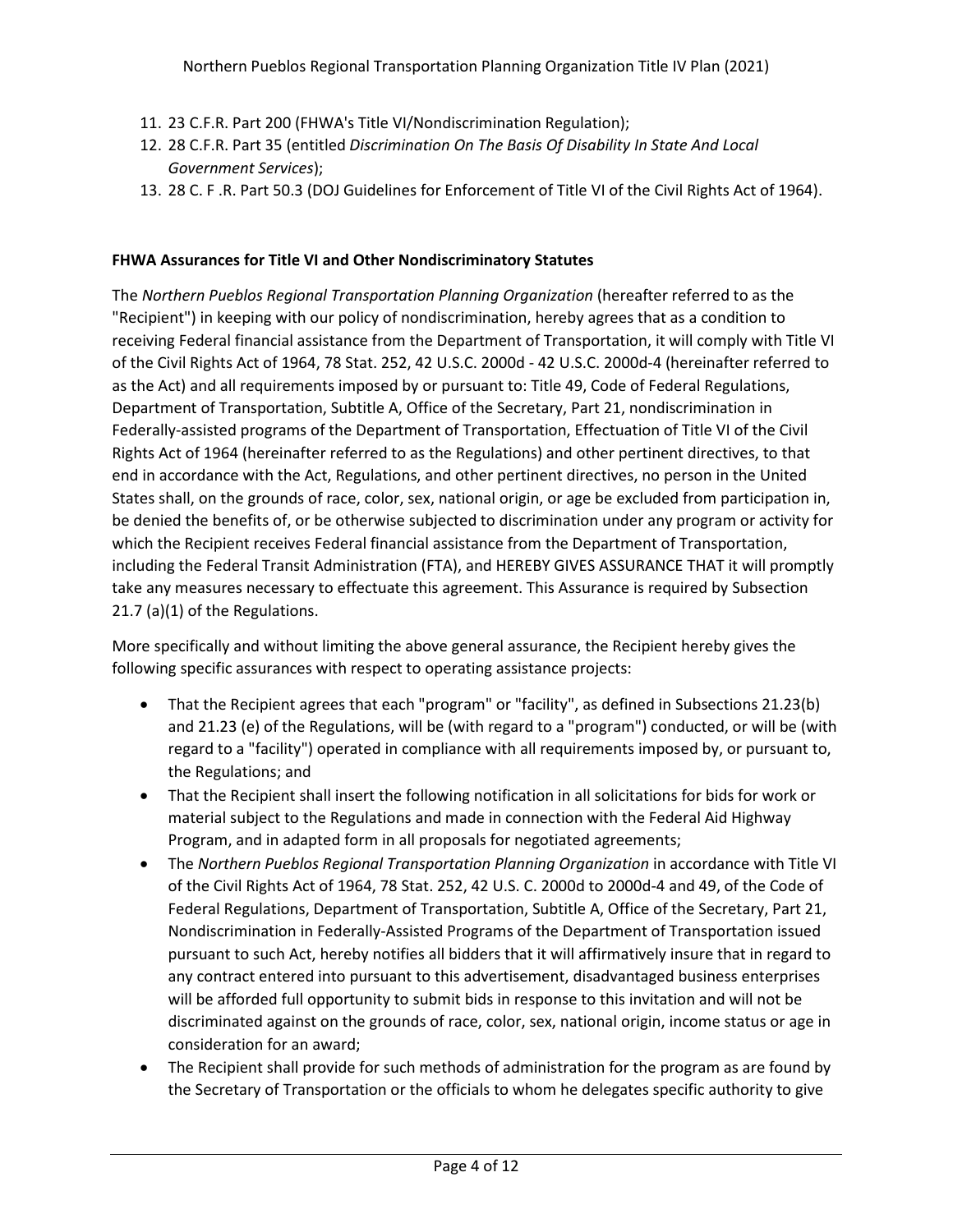reasonable guarantee that it, other recipients, sub grantees, contractors, subcontractors, transferees, successors in interest, and other participants of Federal financial assistance under such program will comply with all requirements imposed or pursuant to the Act, the Regulations and this Assurance;

- The Recipient agrees that the United States has a right to seek judicial enforcement with regard to any matter arising under the Act, the Regulations, and this Assurance; and
- This Assurance is given in consideration of and for the purpose of obtaining any and all Federal grants, loans, contracts, property, discounts or other Federal financial assistance extended after the date hereof to the Recipient by the Department of Transportation under Federal-Aid Highway Program and is binding on it, other recipients, sub-grantees, contractors, subcontractors, transferees, successors in interest and other participants in the Federal-Aid Highway Program. The person whose signature appears below is authorized to sign this Assurance on behalf of the Recipient.

Signed by Chief Administrative Officer or Designee

 $\frac{1}{\text{Date}}$ 

#### Title VI and Environment Justice - RTPO Planning Requirements  $III.$

The Northern Pueblos Regional Transportation Planning Organization is responsible for ensuring Title VI compliance for the following planning activities:

# Data Collection

Census and other statistical data will be collected by the RTPO as a means of identifying low income and minority populations within the RTPO. The data will be maintained for the purpose of planning projects and programs that serve various population groups. The data collection process will be reviewed regularly to ensure sufficiency in meeting Title VI requirements.

- **RTPO Actions**  $\bullet$ 
	- o Collect, maintain, and update databases of low income and minority concentrations within the RTPO
	- o Utilize the data when developing plans and studies
	- $\circ$  Develop demographic profile maps to help identify neighborhoods with high concentrations of low income and minority populations
	- O Use these maps in various planning documents

# **Regional Work Program**

The Northern Pueblos Regional Transportation Planning Organization Regional Work Program (RWP) is the annual list of projects and activities that are expected to be completed by staff and the two Northern Pueblos Regional Transportation Planning Organization committees. In this document, the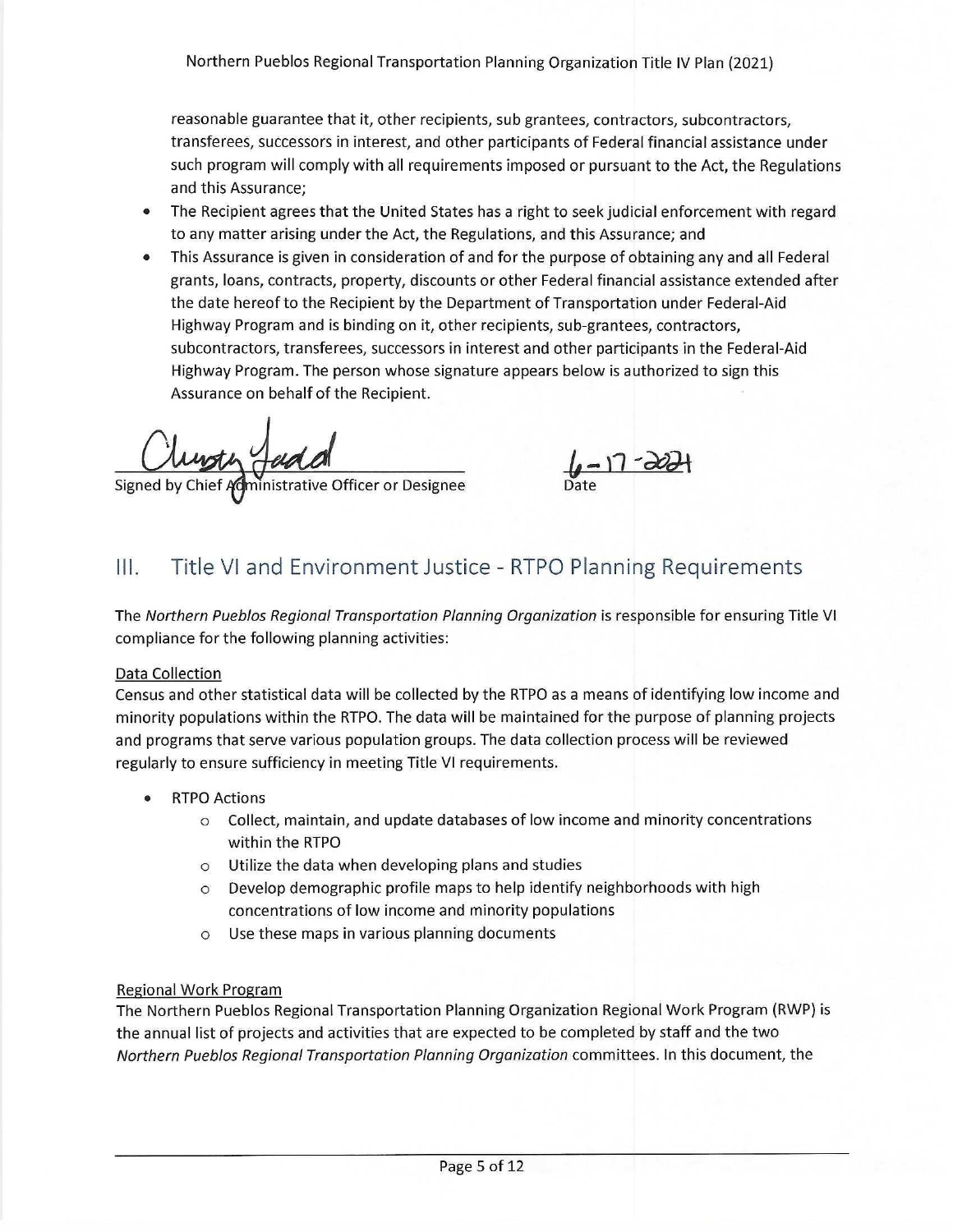*Northern Pueblos Regional Transportation Planning Organization* will identify projects, studies, and other activities that will provide more transportation options to disadvantaged populations.

- RTPO Actions
	- o Identify planning activities that will encourage involvement by all populations
	- o Analyze the benefits and impacts that planning studies might have on low income and minority populations
	- o Create maps highlighting socio-economic groups and their geographical relationship to jobs, housing, and transportation options for all modes

### Regional Transportation Improvement Program Recommendation

The Regional Transportation Improvement Program Recommendation (RTIPR) is the short term program of projects that are recommended to be designed, engineered, and constructed within the next four years. Projects should be reviewed to assess the benefits and impacts they might have on various aspects of the population.

- RTPO Actions
	- o Work with the entities to identify transportation projects that serve areas of the RTPO with low income and minority populations
	- $\circ$  Provide opportunity for all populations to provide input into project identification
	- o Develop a performance target for a percent of projects that serve Title VI populations

### Regional Transportation Plan

The Regional Transportation Plan (RTP) is the long range, comprehensive plan that identifies the projects, programs, and policies needed in the next 20 years to meet the transportation needs of this area. Using various data collected by the RTPO, the RTP can estimate growth patterns of disadvantaged populations and address the benefits and burdens that future transportation projects might have.

- RTPO Actions
	- o Develop demographic profile maps that project growth in disadvantaged populations over at least a 20 year planning horizon
	- o Give all populations opportunity to provide input into project identification
	- o Assess the effects that future land use decisions and transportation projects might have on the neighborhoods, the environment, and the economy
	- o Ensure that the benefits and impacts of future transportation systems are equally distributed among all areas of the RTPO
	- o Develop a performance target for a percent of projects that serve Title VI populations

#### Transit Planning

There are several transit systems that make up the transit network of the Northern Pueblos Regional Transportation Planning Organization.

- RTPO Actions
	- o Using demographic profile maps, ensure that transit routes and stops fully serve those neighborhoods with high concentrations of low income and minority populations.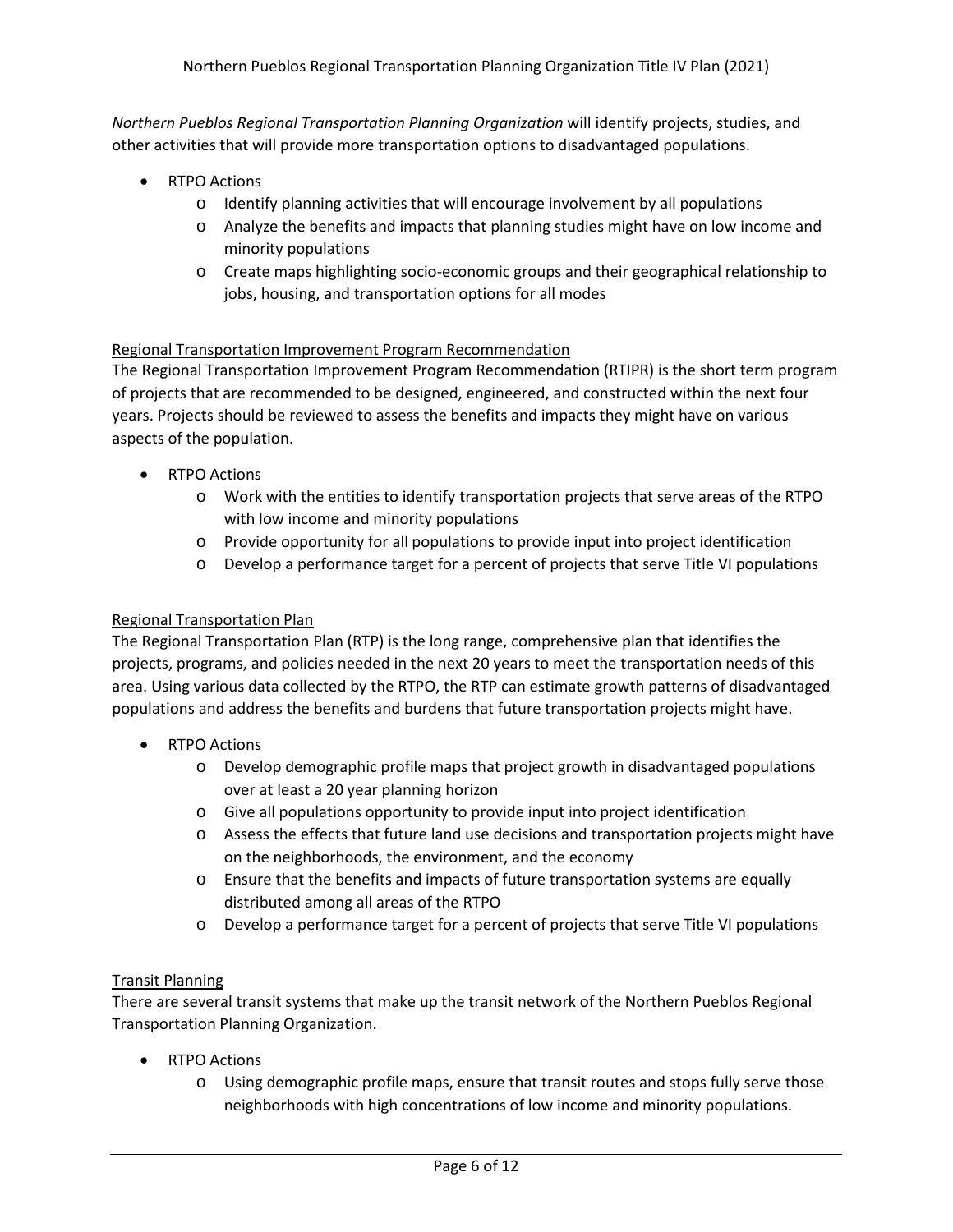- o Work with several transit systems that make up the transit network of the
- o Northern Pueblos Regional Transportation Planning Organization to identify necessary changes to routes
- o Ensure bus stop locations are fully accessible for all users, both at the site and in the vicinity

# IV. Title VI and Environmental Justice - the Public Participation Process

# **Public Participation Plan (PPP)**

The *Northern Pueblos Regional Transportation Planning Organization* Public Participation Plan (PPP) describes how the RTPO communicates and distributes information to the public as well as how the public can interact and provide comments to the RTPO. The needs of those traditionally underserved by the existing system will be sought and considered by *Northern Pueblos Regional Transportation Planning Organization*.

Through its public involvement efforts, the *Northern Pueblos Regional Transportation Planning Organization* will strive to achieve the following Title VI and Environmental Justice (EJ) goals:

- To avoid, minimize, or mitigate disproportionately high and adverse human health and environmental effects, including social and economic effects, on minority populations and lowincome populations.
- To ensure the full and fair participation by all potentially affected communities in the transportation decision-making process.
- To prevent the denial of, reduction in, or significant delay in the receipt of benefits by minority and low-income populations.

Title VI states that no person shall, on the ground of race, color, or national origin, be excluded from participation in, denied benefits of, or be subjected to discrimination under any program or activity receiving federal financial assistance. The RTPO will ensure that the input and feedback from all people will be considered in the development of RTPO planning documents and activities.

EJ concerns and goals should be considered throughout all public engagement efforts, from project planning through construction and operation. This includes public outreach conducted during transportation planning and during the environmental reviews required by the National Environmental Policy Act (NEPA). The following actions relating to Environmental Justice and Title VI are meant to reduce the barriers for participation in the decision-making process by low income, minority or disabled individuals.

- 1. When possible, public meetings will be held in locations that are convenient low and moderate income neighborhoods and accessible to disabled populations. Such locations include community centers, senior centers and schools. Where possible, RTPO staff will meet at the locations of businesses, neighborhood groups, stakeholders, and other agencies.
- 2. Upon request, all RTPO work products and documents will be made available alternative formats, including Braille, large type and languages other than English.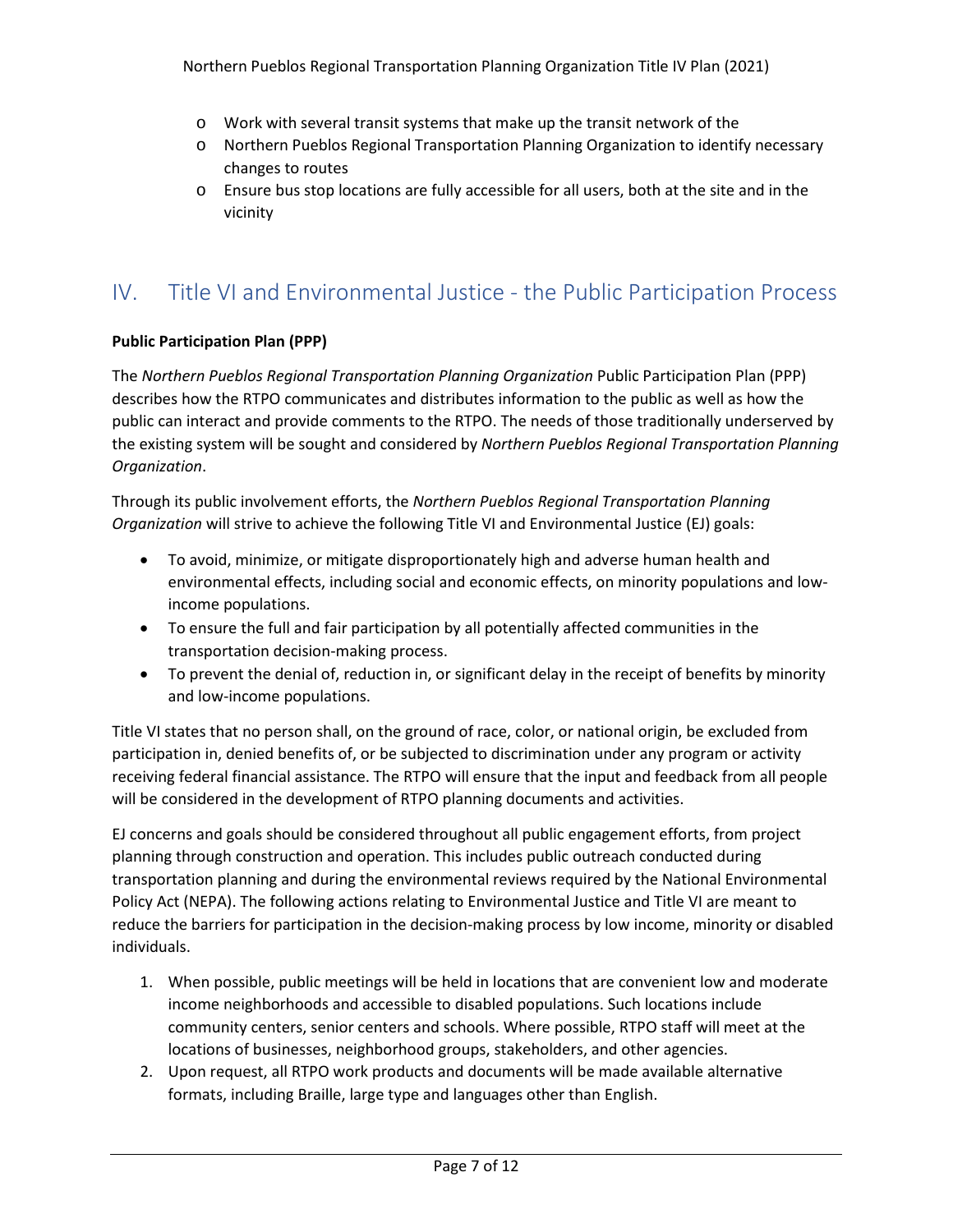- 3. The following statement will be included in all RTPO documents: The *Northern Pueblos Regional Transportation Planning Organization* does not discriminate the basis of race, color, national origin, sex, religion, age or disability in the provision of services. This document can be made available in alternative formats by calling the NCNMEDD office at 505-395-2668 or toll free at 1-866-699-4927.
- 4. The following statement will be included in all meeting announcements: Pursuant to the Americans with Disabilities Act (ADA) of 1990, if anyone requires assistance, please contact the NCNMEDD office at 505-395-2668 at least three days prior to the meeting date.
- 5. Agencies and organizations that represent low income, minority and disabled populations will be identified and included in RTPO mailings. Staff will maintain an active listing of contacts for these organizations.
- 6. The RTPO will evaluate Environmental Justice actions and Title VI requirements on an annual basis to ensure effectiveness of public involvement. This document will be reviewed and updated in conjunction with the Public Participation Plan.

# **Communication and Notification to the Public**

All members of the public are ensured protections against discrimination which are afforded to them by Title VI. To ensure open communication with the public, the *Northern Pueblos Regional Transportation Planning Organization* will adhere to the following requirements:

- The *Northern Pueblos Regional Transportation Planning Organization* will disseminate agenda and public meeting information to members of the public via accessible printed and electronic media, including postings on the *Northern Pueblos Regional Transportation Planning Organization* website. Documents and agendas will be available at the NCNMEDD office at 3900 Paseo Del Sol, Santa Fe, NM 87507 and at other locations identified in the Public Participation Plan (see Appendix D of the PPP).
- Public notices of RTPO meetings will be posted at the location of the meeting site.
- In appropriate documents, the *Northern Pueblos Regional Transportation Planning Organization* will include a statement that the organization complies with Title VI by assuring that no person shall on the grounds of race, color, national origin, gender, age, or disability be excluded from participation in, be denied the benefits of, or be subjected to discrimination under any program or activity under any *Northern Pueblos Regional Transportation Planning Organization* program, activity, or service.

# V. Organization and Staff Responsibilities

# **Organization Overview**

NCNMEDD realizes that community planning and development is essential to sustaining livable communities now and in the future; maintaining this position with the full understanding that many communities in our region have limited staff for community planning and development tasks. NCNMEDD helps communities optimize their resources by offering assistance in a variety of project types that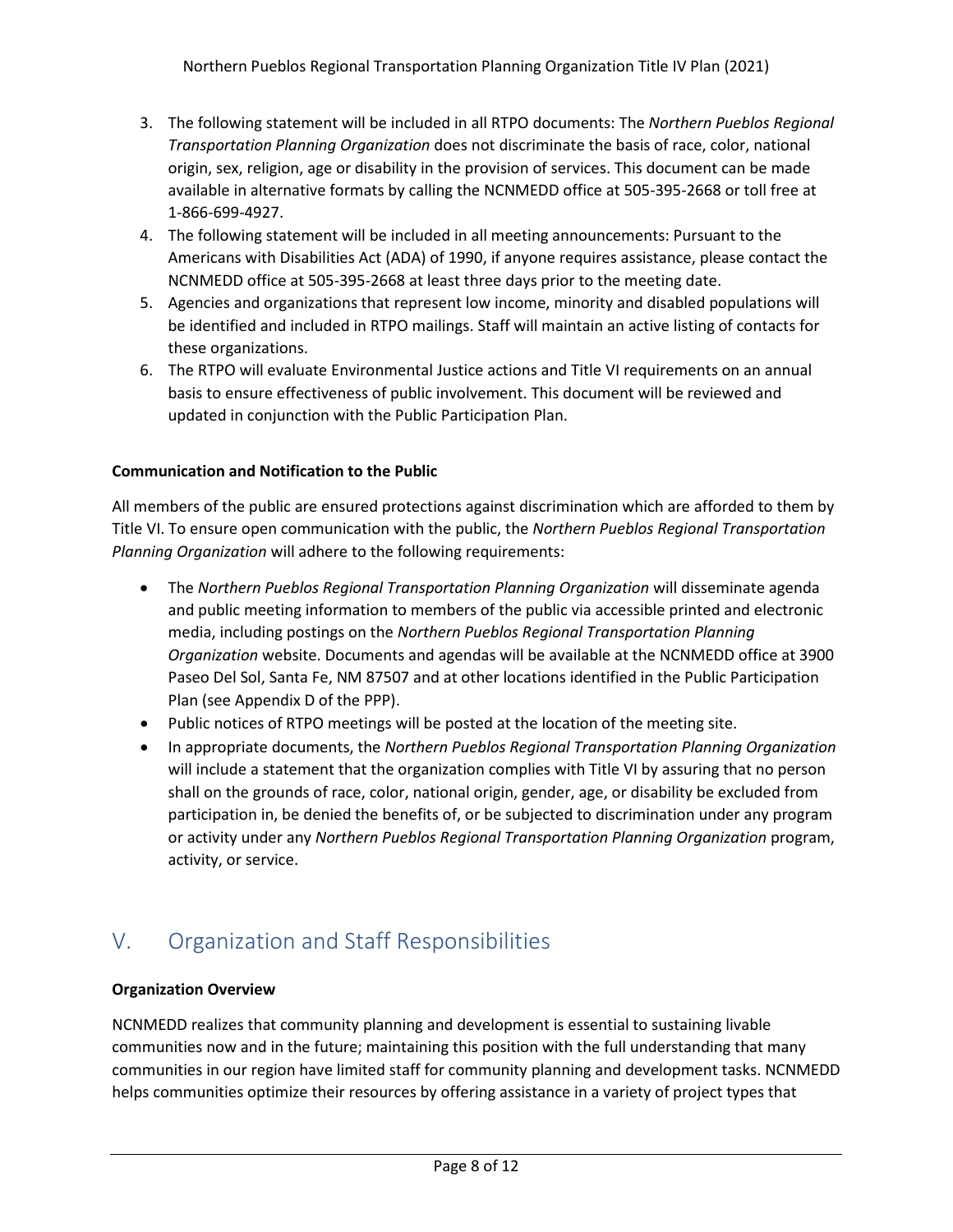require research, planning, design, and administrative services that are specific to information gathered from community needs and resources data, and established community priorities. "Our founders outlined an ambitious program at a time when regional cooperation was still a new idea. Although times and resources have changed, we still work to achieve our original purpose of improving the quality of life in our member communities."

# VI. Title VI Coordinator and Complaint Process

### **Title VI Coordinator Responsibilities**

Title VI Coordinator: Monica Abeita, Executive Director, NCNMEDD

RTPO staff and the Title VI Coordinator will be responsible for the following:

- Ensuring that the transportation planning process fully complies with the requirements of Title VI.
- Monitoring the transportation planning process and overall strategies and goals and ensuring compliance with Title VI requirements.
- Reviewing operational policies and procedures to ensure Title VI compliance.
- Monitoring the service equities of planning data collection and analysis for potential impacts on social, economic, and/or ethnic groups.
- Ensuring the planning organizational membership attempts to reflect the makeup of the population served. This would include periodically reporting the RTPO racial, ethnic, and gender composition of public involvement organizations or groups.
- Ensuring the opinions and views of all groups within their populations are solicited and considered in the planning of transportation projects.
- Monitoring compliance with Environmental Justice issues to identify low-income and minority populations that may be impacted by transportation planning process.
- Providing evidence that input from minority groups/persons has been considered in the transportation planning process. Evidence could include but is not limited to the participation level and composition of participants in public information settings and reporting any follow-up and conclusions to issues communicated throughout the planning process.
- Monitoring the gathering and utilization of demographic data used to identify and locate lowincome and minority populations in order to investigate the possible benefits and detriments of transportation plans on these populations.
- Monitor compliance with Limited English Proficiency populations to improve access and comprehension of the transportation planning process for individuals comprising the LEP population.

#### **Title VI Complaint Procedures**

The Northern Pueblos Regional Transportation Planning Organization is committed to ensuring that all citizens have equal access to all transportation services. It is further the intent of the Northern Pueblos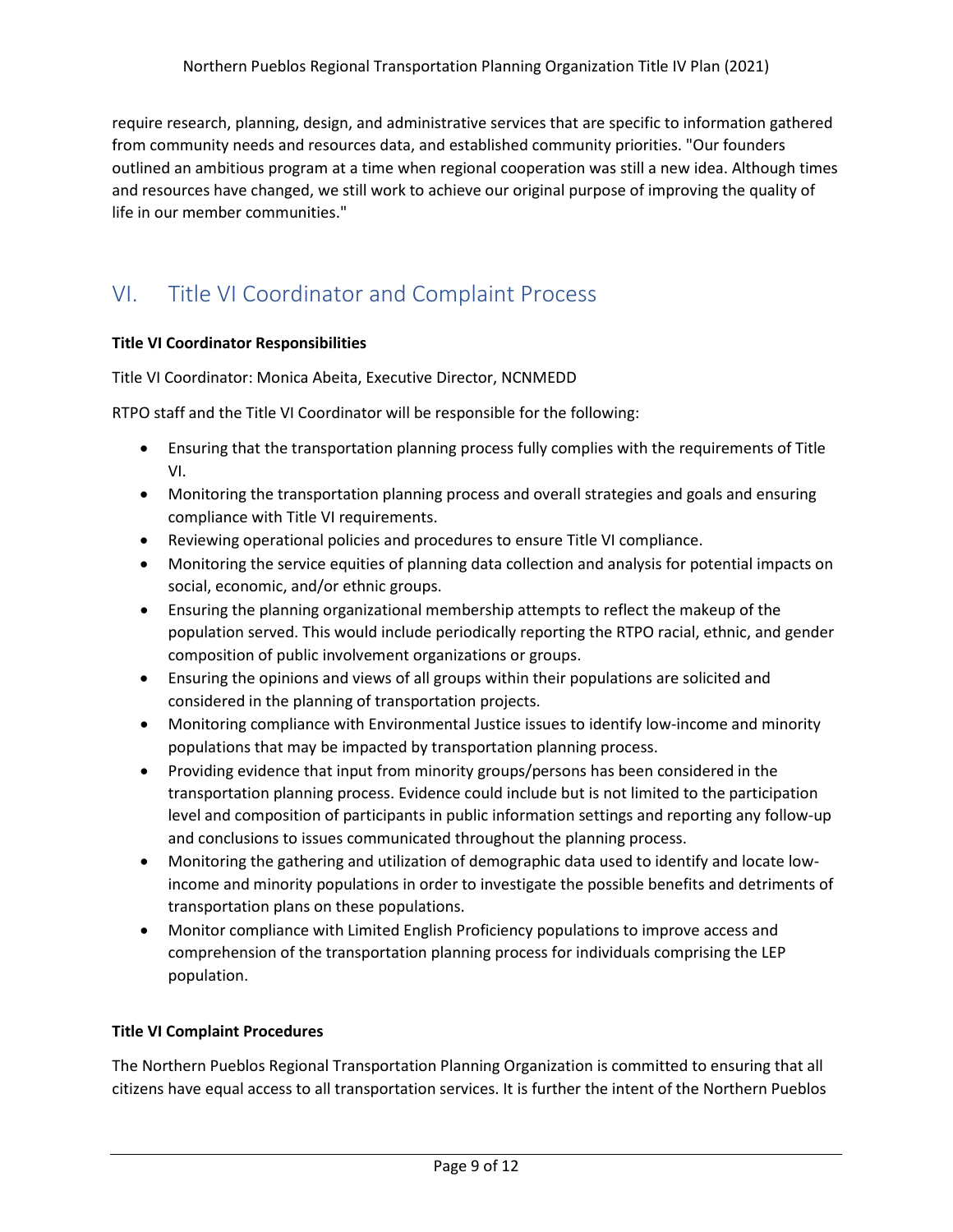Regional Transportation Planning Organization that all citizens are aware of their rights to such access. Any person believing he or she has been excluded from, denied participation in, denied the benefits of, or otherwise has been subjected to discrimination under any transportation service, program or activity (whether Federally funded or not) due to that person's race, color, national origin, gender, age, disability, economic status, or limited English proficiency has the right to file a complaint.

The complaint procedures cover the following:

- Title VI of the Civil Rights Act of 1964
- Section 504 of the Rehabilitation Act of 1973
- Civil Rights Restoration Act of 1973
- Civil Rights Restoration Act of 1987
- Americans with Disabilities Act of 1990
- Executive Order 12898
- Executive Order 13166

#### **Reporting a Title VI Complaint**

An individual, group of individuals or entity may file a formal Title VJ complaint. If you believe that you have received discriminatory treatment by the Northern Pueblos Regional Transportation Planning Organization on the basis of your race, color or national origin, you have the right to file a complaint with the Title VI Coordinator: Monica Abeita, Executive Director, NCNMEDD. The complaint must be filed no later than 180 calendar days of the alleged discriminatory incident.

*To file a complaint or obtain more information on the NCNMEDD's nondiscrimination obligations or the Title VI complaint procedure, please email: [monicaa@ncnmedd.com](mailto:monicaa@ncnmedd.com) or contact*

Attn: Title VI Coordinator Monica Abeita Executive Director, NCNMEDD 3900 Paseo Del Sol Santa Fe, NM 87507 505-395-2668 [monicaa@ncnmedd.com](mailto:monicaa@ncnmedd.com)

You also have the right to file a complaint with an external entity such as the New Mexico Department of Transportation (NMDOT), a federal or state agency, or a federal or state court. For complaints submitted to NMDOT, they must be submitted to the NMDOT Title VI Coordinator in writing, signed and dated, within 180 days of the alleged discriminatory act (or latest occurrence). The complaint should be submitted to the following address:

Attn: Title VI Coordinator Office of Equal Opportunity Programs 1570 Pacheco Street Building A-10 Santa Fe, NM 87505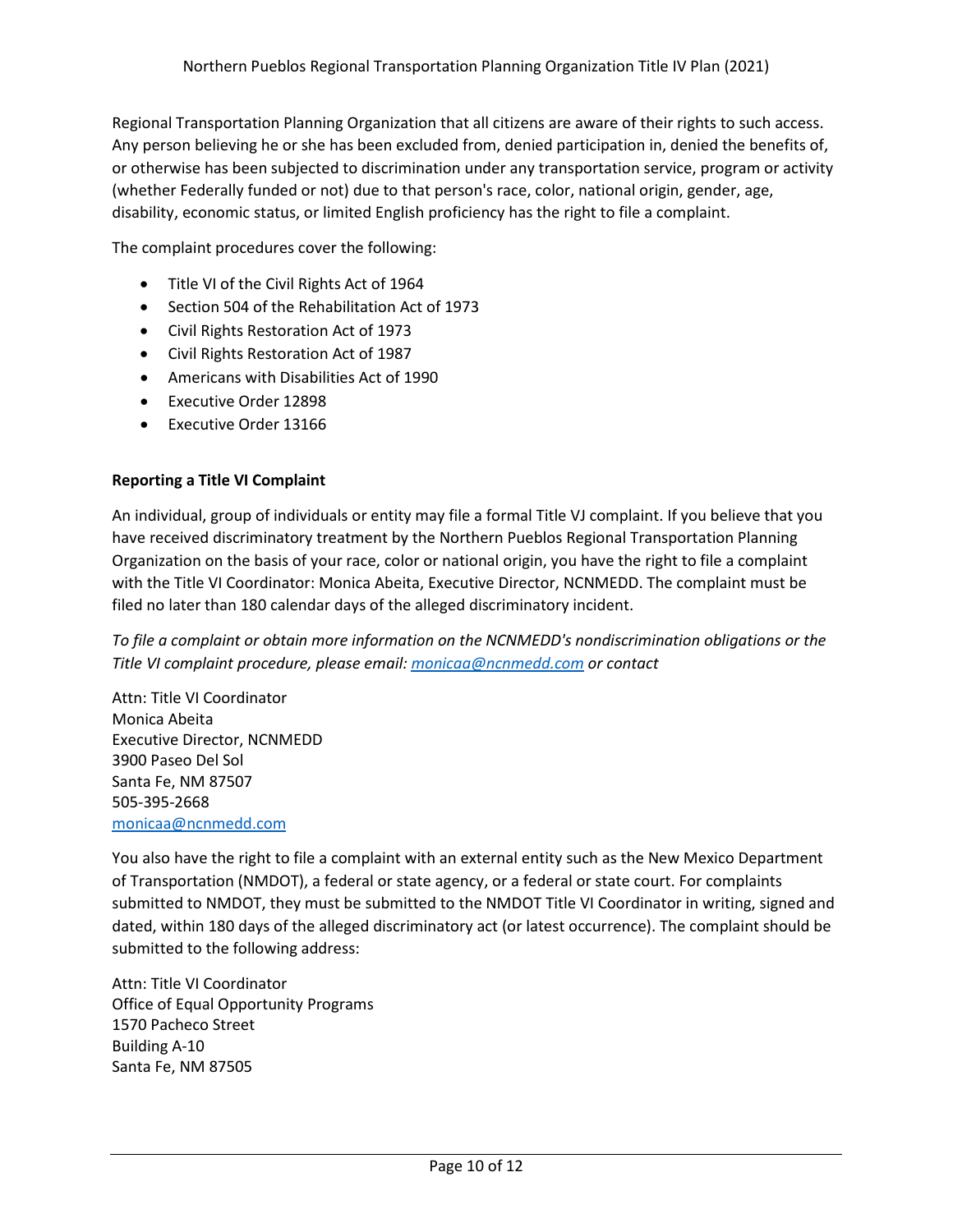The complaint you are submitting to the entity should include the name, address, phone number and signature of complainant. The formal complaint should describe the alleged discriminatory act that violates Title VI in detail.

Title VI complaints may also be filed directly with the United States Department of Transportation (USDOT), Federal Highway Administration (FHWA), Federal Transit Administration (FTA), Federal Aviation Administration (FAA) or the Federal Railroad Administration (FRA) within the 180-day period of the alleged discriminatory act (or latest occurrence).

Should a complaint be filed with the *Northern Pueblos Regional Transportation Planning Organization* and NCNMEDD and an external entity simultaneously, the external complaint shall supersede the Northern Pueblos Regional Transportation Planning Organization complaint and the Northern Pueblos Regional Transportation Planning Organization complaint procedures will be suspended pending the external entity's findings.

# **Filing a Title VI Complaint**

Within 10 working days of receipt of the formal complaint, the Human Resources Director will notify the complainant and begin an investigation (unless the complaint is filed with an external entity first or simultaneously). The investigation will address complaints against the *Northern Pueblos Regional Transportation Planning Organization*. The investigation will be conducted in conjunction with and under the advice of the NCNMEDD's Human Resources Department.

The investigation may include discussion(s) of the complaint with all affected parties to determine the problem. The complainant may be represented by an attorney or other representative of his/her own choosing and may bring witnesses and present testimony and evidence in the course of the investigation. The investigation will be conducted and completed within 60 days of the receipt of the formal complaint.

Based upon all the information received, an investigation report will be written by the Human Resources Director for submittal to the City Manager. The complainant will receive a letter stating the final decision of the City Manager by the end of the 60-day time limit. The complainant shall be notified of his/her right to appeal the decision. Appeals may be made to NMDOT, the Equal Employment Opportunity Commission (EEOC) or the Department of Fair Employment and Housing (DFEH).

# **Title VI Complaint Form**

Completion of a Title VI Complaint form is required when filing a complaint. Please see Appendix A for a copy of the form. These forms are also available from the North Central New Mexico Economic Development District, 3900 Paseo Del Sol Santa Fe, New Mexico 87507.

# **Title VI Related Training**

The Title VI Coordinator shall ensure that staff is trained and familiar with related policies and procedures. Related Title VI training will be provided by the Title VI Coordinator to senior management and others to discuss practical situations and how Title VI applies to the planning and public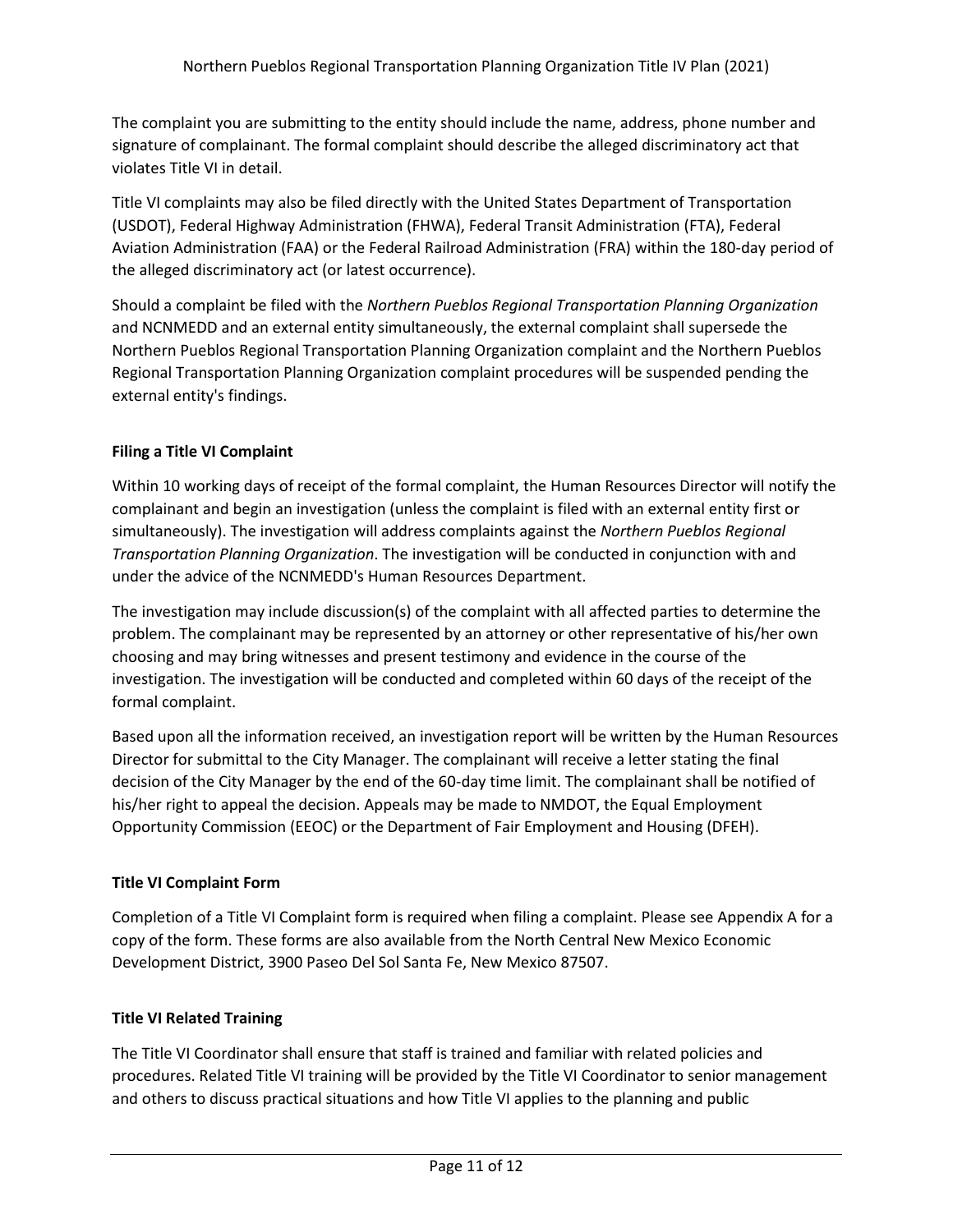participation processes. Training may also be provided through FHWA-sponsored webinars and training resources. The NMDOT Office of Equal Opportunities can be contacted to provide on-site Title VI training.

# VII. Limited English Proficiency (LEP) Plan

#### **Overview of LEP Plan**

Executive Order 13166, titled Improving Access to Services for Persons with Limited English Proficiency, indicates that differing treatment based upon a person's inability to speak, read, write, or understand English is a type of national origin discrimination. Any agency receiving federal funds needs to develop a Limited English Proficiency (LEP) Plan.

The primary element of the LEP Plan is the Four Factor Analysis that considers the following factors:

- Number or Proportion of LEP Individuals: a summary of LEP persons in the service area and a description of efforts to provide meaningful opportunities for the LEP population to be involved in programs and services.
- Frequency of Contact with the Program: a record of how often LEP persons access or come into contact with programs and services.
- Nature and Importance of the Program: a description of how LEP individuals have access to benefits and services from programs and services.
- Resources Available: a summary of the resources that the organization can use for providing assistance to LEP populations.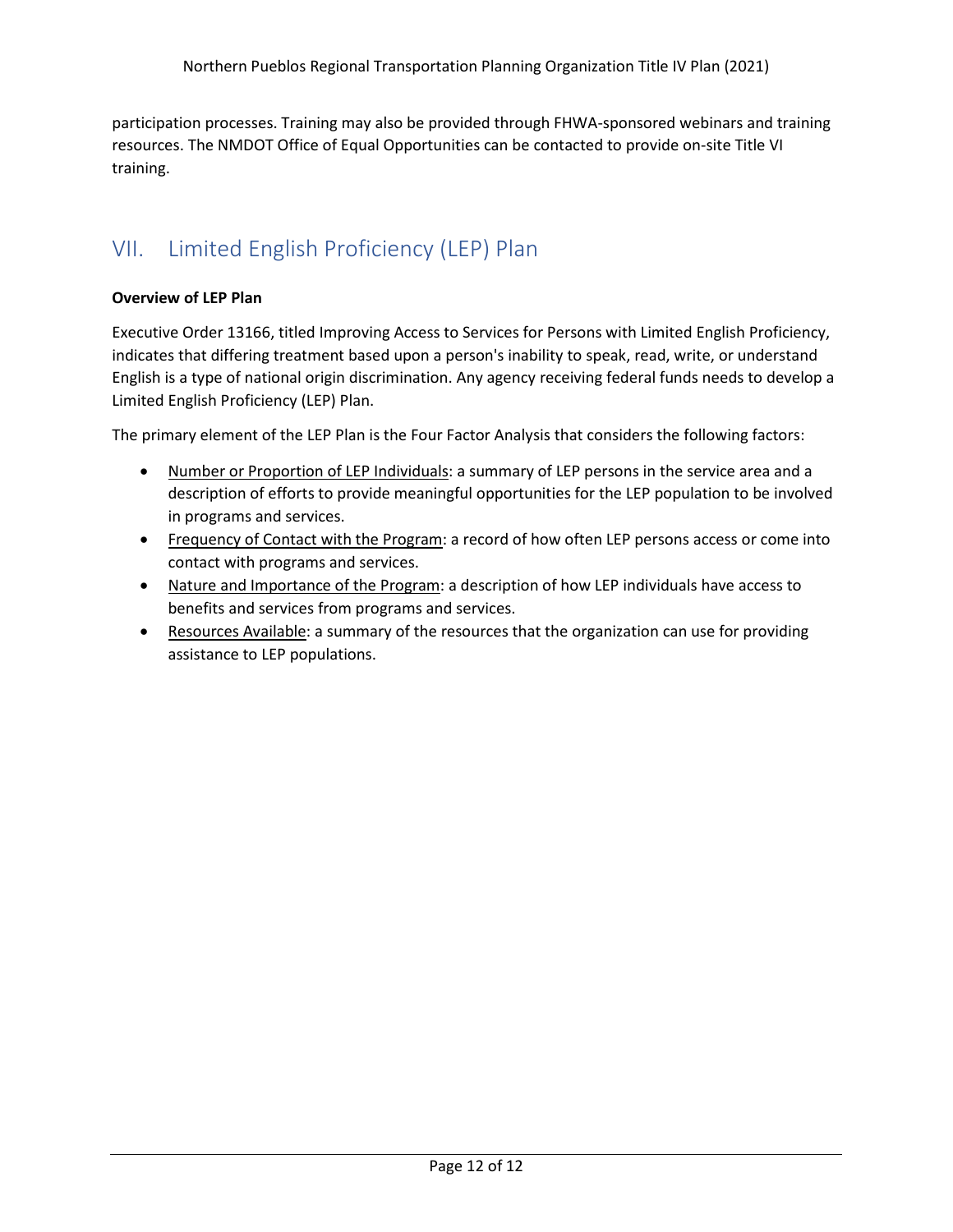# **Appendix A - Title VI Complaint Form**

Title VI of the 1964 Civil Rights Act requires that "No person in the United States shall on the ground of race, color or national origin, be excluded from participation in, be denied the benefits of, or be subjected to discrimination under any program or activity receiving federal financial assistance."

Note: The following information is necessary to assist us in processing your complaint. Should you require any assistance in completing this form, please let us know.

Complete and return this form to the North Central New Mexico Economic Development District, Monica Abeita, 3900 Paseo Del sol Santa Fe, NM 87507.

| Complainant's Name       |  |
|--------------------------|--|
| Address                  |  |
| City, State and Zip Code |  |
| Telephone Number         |  |
| (home & business)        |  |

Person discriminated against (if someone other than the complainant)

| Name                     |  |
|--------------------------|--|
| Address                  |  |
| City, State and Zip Code |  |

#### Which of the following best descries the reason you believe the discrimination took place?

| Race/Color                  |  |  |  |
|-----------------------------|--|--|--|
| <b>National Origin</b>      |  |  |  |
| Age                         |  |  |  |
| Sex                         |  |  |  |
| Other (please<br>describe): |  |  |  |
|                             |  |  |  |

#### What date did the alleged discrimination take place?

In your own words, describe the alleged discrimination. Explain what happened and whom you believe was responsible. Please use the back of this form if additional space is required.